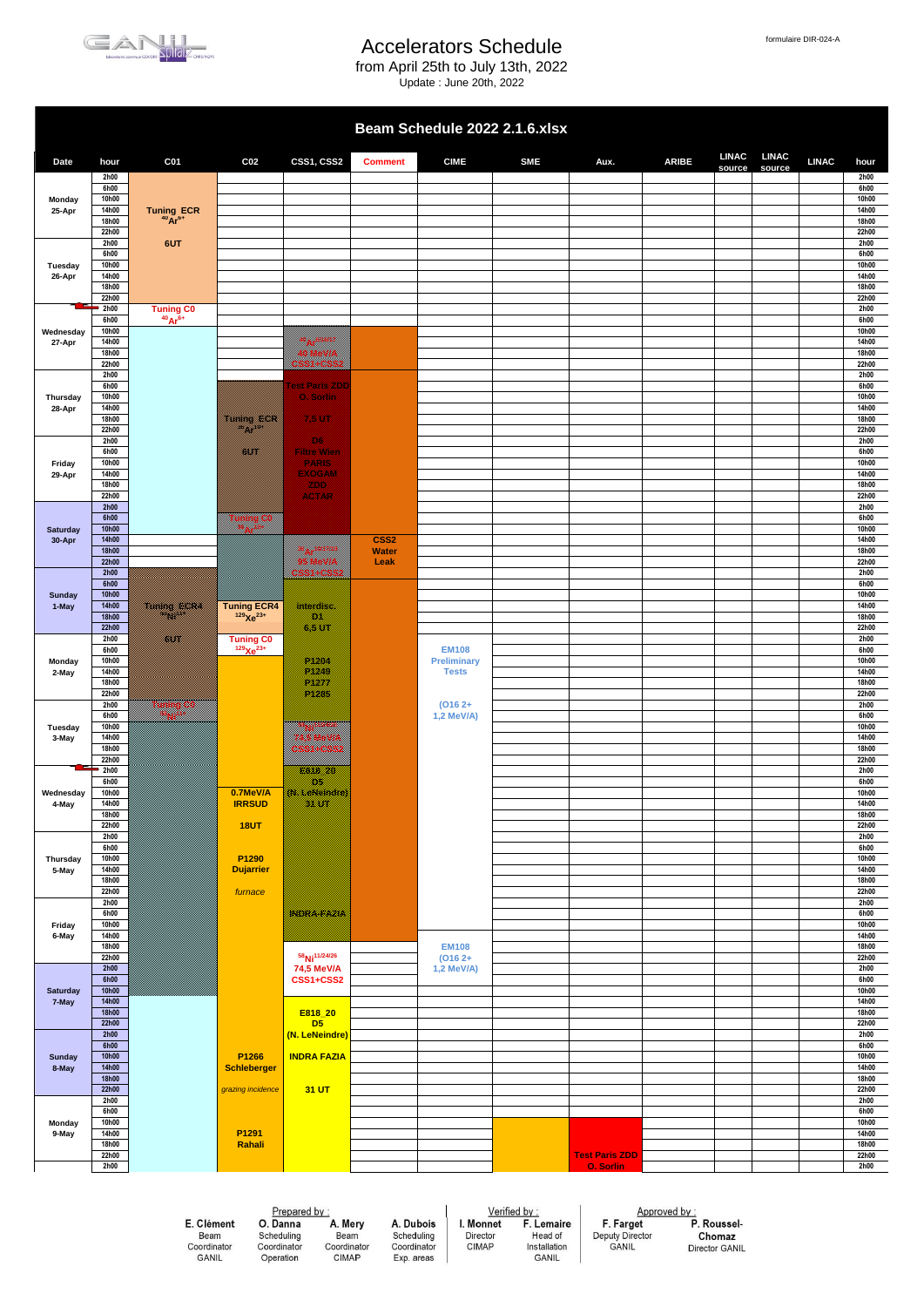



from April 25th to July 13th, 2022 Update : June 20th, 2022

| Date                | hour                  | C <sub>01</sub>                              | C <sub>02</sub>                          | CSS1, CSS2                            | <b>Comment</b> | <b>CIME</b>     | <b>SME</b>                         | Aux.                               | <b>ARIBE</b> | <b>LINAC</b><br>source | <b>LINAC</b><br>source | <b>LINAC</b> | hour           |
|---------------------|-----------------------|----------------------------------------------|------------------------------------------|---------------------------------------|----------------|-----------------|------------------------------------|------------------------------------|--------------|------------------------|------------------------|--------------|----------------|
|                     | 6h00                  |                                              |                                          |                                       |                |                 |                                    |                                    |              |                        |                        |              | 6h00           |
| Tuesday<br>10-May   | 10h00<br>14h00        |                                              |                                          |                                       |                |                 | <b>Test P1230</b><br>(V. Vizcaino) | 10%                                |              |                        |                        |              | 10h00<br>14h00 |
|                     | 18h00                 |                                              |                                          |                                       |                |                 |                                    | D <sub>6</sub>                     |              |                        |                        |              | 18h00          |
|                     | 22h00<br>2h00         |                                              |                                          |                                       |                |                 | <b>14 UT</b>                       | <b>Filtre Wien</b><br><b>PARIS</b> |              |                        |                        |              | 22h00<br>2h00  |
|                     | 6h00                  |                                              |                                          |                                       |                |                 |                                    | <b>EXOGAM</b>                      |              |                        |                        |              | 6h00           |
| Wednesday<br>11-May | 10h00<br>14h00        |                                              |                                          |                                       |                |                 |                                    | <b>ZDD</b><br><b>ACTAR</b>         |              |                        |                        |              | 10h00<br>14h00 |
|                     | 18h00                 |                                              |                                          |                                       |                |                 |                                    |                                    |              |                        |                        |              | 18h00          |
|                     | 22h00<br>2h00         |                                              |                                          |                                       |                |                 |                                    |                                    |              |                        |                        |              | 22h00<br>2h00  |
|                     | 6h00                  |                                              |                                          |                                       |                |                 |                                    |                                    |              |                        |                        |              | 6h00           |
| Thursday            | 10h00<br>14h00        |                                              |                                          |                                       |                |                 |                                    |                                    |              |                        |                        |              | 10h00<br>14h00 |
| 12-May              | 18h00                 |                                              |                                          |                                       |                |                 |                                    |                                    |              |                        |                        |              | 18h00          |
|                     | 22h00<br>2h00         |                                              |                                          |                                       |                |                 |                                    |                                    |              |                        |                        |              | 22h00<br>2h00  |
|                     | 6h00                  |                                              |                                          |                                       |                |                 |                                    |                                    |              |                        |                        |              | 6h00           |
| Friday              | 10h00                 |                                              |                                          |                                       |                |                 |                                    |                                    |              |                        |                        |              | 10h00          |
| 13-May              | 14h00<br>18h00        |                                              |                                          |                                       |                |                 |                                    |                                    |              |                        |                        |              | 14h00<br>18h00 |
|                     | 22h00                 |                                              |                                          |                                       |                |                 |                                    |                                    |              |                        |                        |              | 22h00          |
|                     | 2h00<br>6h00          |                                              |                                          |                                       |                |                 |                                    |                                    |              |                        |                        |              | 2h00<br>6h00   |
| <b>Saturday</b>     | <b>10h00</b>          |                                              |                                          |                                       |                |                 |                                    |                                    |              |                        |                        |              | 10h00          |
| 14-May              | 14h00<br><b>18h00</b> |                                              |                                          |                                       |                |                 |                                    |                                    |              |                        |                        |              | 14h00<br>18h00 |
|                     | 22h00                 |                                              |                                          |                                       |                |                 |                                    |                                    |              |                        |                        |              | 22h00          |
|                     | 2h00<br>6h00          |                                              |                                          |                                       |                |                 |                                    |                                    |              |                        |                        |              | 2h00<br>6h00   |
| <b>Sunday</b>       | <b>10h00</b>          |                                              |                                          |                                       |                |                 |                                    |                                    |              |                        |                        |              | 10h00          |
| 15-May              | 14h00<br><b>18h00</b> |                                              |                                          |                                       |                |                 |                                    |                                    |              |                        |                        |              | 14h00<br>18h00 |
|                     | 22h00                 |                                              | Tuning ECR<br>$^{84}$ Kr <sup>15+</sup>  |                                       |                |                 |                                    |                                    |              |                        |                        |              | 22h00          |
|                     | 2h00<br>6h00          |                                              | 6UT                                      |                                       |                |                 |                                    |                                    |              |                        |                        |              | 2h00<br>6h00   |
| Monday              | 10h00                 |                                              |                                          |                                       |                |                 |                                    |                                    |              |                        |                        |              | 10h00          |
| 16-May              | 14h00<br>18h00        |                                              |                                          |                                       |                |                 | <b>Test</b><br>P1190 - P1197       |                                    |              |                        |                        |              | 14h00<br>18h00 |
|                     | 22h00                 |                                              |                                          |                                       |                |                 | (S. Balme)                         |                                    |              |                        |                        |              | 22h00          |
|                     | 2h00<br>6h00          |                                              |                                          | D <sub>6</sub>                        |                |                 | 6 UT                               |                                    |              |                        |                        |              | 2h00<br>6h00   |
| Tuesday<br>17-May   | 10h00                 |                                              | <b>Tuning CO</b><br>$84 \text{Kr}^{15+}$ | <b>ZDD</b>                            |                |                 |                                    |                                    |              |                        |                        |              | 10h00          |
|                     | 14h00                 |                                              |                                          | 84 Kr <sup>15/32/34</sup>             |                |                 |                                    |                                    |              |                        |                        |              | 14h00          |
|                     | 18h00<br>22h00        |                                              |                                          | 10 MeV/A<br>84 Kr <sup>15/33/35</sup> |                |                 |                                    |                                    |              |                        |                        |              | 18h00<br>22h00 |
|                     | 2h00                  |                                              |                                          | <b>66.8 MeV/A</b>                     |                |                 |                                    |                                    |              |                        |                        |              | 2h00           |
| Wednesday           | 6h00<br>10h00         |                                              |                                          |                                       |                |                 |                                    |                                    |              |                        |                        |              | 6h00<br>10h00  |
| 18-May              | 14h00                 |                                              |                                          | 10 MeV/A                              |                |                 |                                    |                                    |              |                        |                        |              | 14h00          |
|                     | 18h00<br>22h00        | <b>Out gassing</b>                           |                                          |                                       |                |                 | P1190 - P1197                      |                                    |              |                        |                        |              | 18h00<br>22h00 |
|                     | 2h00                  |                                              |                                          |                                       |                |                 | (S. Balme)                         |                                    |              |                        |                        |              | 2h00           |
| Thursday            | 6h00<br>10h00         |                                              |                                          | $2,5$ UT<br>Ind. App.                 |                |                 |                                    |                                    |              |                        |                        |              | 6h00<br>10h00  |
| 19-May              | 14h00                 |                                              |                                          | (Dessay)                              |                |                 | 4,5 UT                             |                                    |              |                        |                        |              | 14h00          |
|                     | 18h00<br>22h00        |                                              |                                          | <b>Membranes</b><br>G41               |                |                 |                                    |                                    |              |                        |                        |              | 18h00<br>22h00 |
|                     | 2h00                  |                                              |                                          | <b>Buffer</b>                         |                |                 | <b>Buffer</b>                      |                                    |              |                        |                        |              | 2h00           |
| Friday              | 6h00<br>10h00         |                                              |                                          | 1,5 UT                                |                |                 | 1 <sub>UT</sub>                    |                                    |              |                        |                        |              | 6h00<br>10h00  |
| 20-May              | 14h00                 |                                              |                                          | 66.8 MeV/A                            |                |                 |                                    |                                    |              |                        |                        |              | 14h00          |
|                     | 18h00<br>22h00        |                                              |                                          | CSS <sub>2</sub><br><b>BEAM</b>       |                | Réglage L4      |                                    |                                    |              |                        |                        |              | 18h00<br>22h00 |
|                     | 2h00                  | Tuning ECR<br>$^{48}$ Ca <sup>10+</sup>      |                                          | <b>ON SPIRAL</b>                      |                |                 | P1269                              |                                    |              |                        |                        |              | 2h00           |
| <b>Saturday</b>     | 6h00<br><b>10h00</b>  | 6UT                                          |                                          | <b>TARGET</b>                         |                | <b>2,5 UT</b>   | (M. Lepoitevin)<br>4 UT            |                                    |              |                        |                        |              | 6h00<br>10h00  |
| 21-May              | 14h00                 |                                              |                                          |                                       |                |                 |                                    |                                    |              |                        |                        |              | 14h00          |
|                     | <b>18h00</b><br>22h00 |                                              |                                          | Cave switch                           |                | Démarrage alpha |                                    |                                    |              |                        |                        |              | 18h00<br>22h00 |
|                     | 2h00                  |                                              |                                          | <b>66.8 MeV/A</b>                     |                |                 |                                    |                                    |              |                        |                        |              | 2h00           |
| <b>Sunday</b>       | 6h00<br>10h00         |                                              |                                          | <b>Test FAZIA</b>                     |                |                 |                                    |                                    |              |                        |                        |              | 6h00<br>10h00  |
| 22-May              | 14h00                 |                                              |                                          | D <sub>5</sub>                        |                |                 | P1156                              |                                    |              |                        |                        |              | 14h00          |
|                     | <b>18h00</b><br>22h00 |                                              |                                          | (N. LeNeindre)<br><b>5,5 UT</b>       |                |                 | (M. Raine)                         |                                    |              |                        |                        |              | 18h00<br>22h00 |
|                     | 2h00                  |                                              |                                          |                                       |                |                 |                                    |                                    |              |                        |                        |              | 2h00           |
|                     | 6h00<br>10h00         | Tuning C0<br><sup>48</sup> Ca <sup>10+</sup> |                                          |                                       |                | <b>EM108</b>    | 4 UT                               |                                    |              |                        |                        |              | 6h00<br>10h00  |
| Monday<br>23-May    | 14h00                 |                                              |                                          |                                       |                |                 |                                    |                                    |              |                        |                        |              | 14h00          |
|                     | 18h00                 |                                              |                                          | 48 <sub>Ca</sub> 10/18/19             |                | $(0162 +$       |                                    |                                    |              |                        |                        |              | 18h00          |
|                     | 22h00<br>2h00         |                                              | 84Kr15+<br>0.73MeV/A                     | 60 MeV/A                              |                | 1,2 MeV/A)      |                                    |                                    |              |                        |                        |              | 22h00<br>2h00  |
|                     | 6h00                  |                                              | <b>IRRSUD</b>                            | CSS1+CSS2                             |                |                 |                                    |                                    |              |                        |                        |              | 6h00           |
| Tuesday<br>24-May   | 10h00<br>14h00        |                                              |                                          | E823_21                               |                |                 |                                    |                                    |              |                        |                        |              | 10h00<br>14h00 |
|                     | 18h00                 |                                              |                                          | S. Grevy                              |                |                 |                                    |                                    |              |                        |                        |              | 18h00          |
|                     | 22h00<br>2h00         |                                              |                                          | (42 UT)                               |                |                 |                                    |                                    |              |                        |                        |              | 22h00<br>2h00  |
|                     | 6h00                  |                                              |                                          | D <sub>6</sub>                        |                |                 |                                    |                                    |              |                        |                        |              | 6h00           |
| Wednesday<br>25-May | 10h00<br>14h00        |                                              |                                          | <b>Filtre de Wien</b><br><b>CLIM</b>  |                |                 |                                    |                                    |              |                        |                        |              | 10h00<br>14h00 |
|                     | 18h00                 |                                              | P1235                                    | <b>PARIS</b>                          |                |                 |                                    |                                    |              |                        |                        |              | 18h00          |
|                     | 22h00                 |                                              | <b>Kanuchova</b>                         | <b>EXOGAM</b>                         |                |                 |                                    |                                    |              |                        |                        |              | 22h00          |

E. Clément E. Ordinator<br>Beam<br>Coordinator<br>GANIL

Prepared by :<br> **O. Danna**<br>
Scheduling<br>
Coordinator C A. Mery Beam<br>Coordinator<br>CIMAP Operation

A. Dubois Scheduling<br>Coordinator Exp. areas  $Verified by :  
I. Monnet F. Lemaire$ </u> Director<br>CIMAP Head of<br>Installation<br>GANIL

Approved by :<br>
F. Farget P. Roussel-<br>
Deputy Director Chomaz<br>
GANIL Director GANIL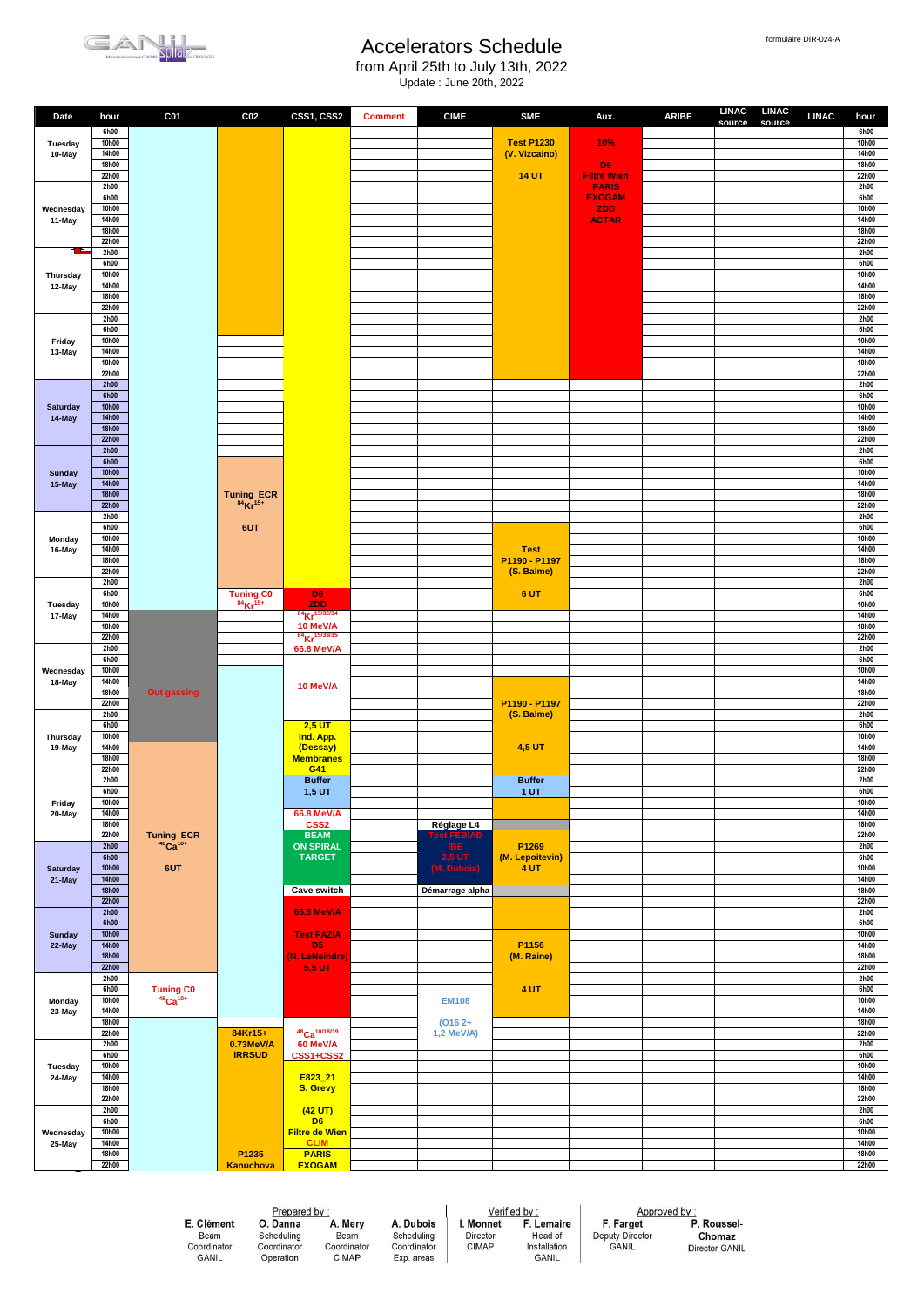

from April 25th to July 13th, 2022 Update : June 20th, 2022

| Date               | hour                  | C <sub>01</sub> | C <sub>02</sub>  | CSS1, CSS2        | <b>Comment</b>                   | <b>CIME</b> | <b>SME</b> | Aux. | <b>ARIBE</b> | source | LINAC LINAC<br>source | <b>LINAC</b> | hour           |
|--------------------|-----------------------|-----------------|------------------|-------------------|----------------------------------|-------------|------------|------|--------------|--------|-----------------------|--------------|----------------|
| H                  | 2h00                  |                 | (RADIATE)        | <b>ZDD</b>        |                                  |             |            |      |              |        |                       |              | 2h00           |
|                    | 6h00<br>10h00         |                 | <b>IGLIAS</b>    | <b>SANDRA COM</b> |                                  |             |            |      |              |        |                       |              | 6h00<br>10h00  |
| Thursday<br>26-May | 14h00                 |                 |                  |                   |                                  |             |            |      |              |        |                       |              | 14h00          |
|                    | 18h00                 |                 |                  |                   |                                  |             |            |      |              |        |                       |              | 18h00          |
|                    | 22h00                 |                 |                  |                   |                                  |             |            |      |              |        |                       |              | 22h00          |
|                    | 2h00<br>6h00          |                 |                  |                   |                                  |             |            |      |              |        |                       |              | 2h00<br>6h00   |
| Friday             | 10h00                 |                 |                  |                   |                                  |             |            |      |              |        |                       |              | 10h00          |
| 27-May             | 14h00                 |                 |                  |                   |                                  |             |            |      |              |        |                       |              | 14h00          |
|                    | 18h00<br>22h00        |                 |                  |                   |                                  |             |            |      |              |        |                       |              | 18h00<br>22h00 |
|                    | 2h00                  |                 |                  |                   |                                  |             |            |      |              |        |                       |              | 2h00           |
|                    | 6h00                  |                 |                  |                   |                                  |             |            |      |              |        |                       |              | 6h00           |
| <b>Saturday</b>    | 10h00                 |                 | P1224            |                   |                                  |             |            |      |              |        |                       |              | 10h00          |
| 28-May             | 14h00<br><b>18h00</b> |                 | de Barros        |                   | CSS <sub>2</sub><br><b>Water</b> |             |            |      |              |        |                       |              | 14h00<br>18h00 |
|                    | 22h00                 |                 |                  |                   | Leak                             |             |            |      |              |        |                       |              | 22h00          |
|                    | 2h00<br>6h00          |                 |                  |                   |                                  |             |            |      |              |        |                       |              | 2h00           |
| <b>Sunday</b>      | 10h00                 |                 |                  |                   |                                  |             |            |      |              |        |                       |              | 6h00<br>10h00  |
| 29-May             | 14h00                 |                 |                  |                   |                                  |             |            |      |              |        |                       |              | 14h00          |
|                    | <b>18h00</b>          |                 |                  |                   |                                  |             |            |      |              |        |                       |              | 18h00          |
|                    | 22h00<br>2h00         |                 |                  |                   |                                  |             |            |      |              |        |                       |              | 22h00<br>2h00  |
|                    | 6h00                  |                 |                  |                   |                                  |             |            |      |              |        |                       |              | 6h00           |
| Monday             | 10h00                 |                 |                  |                   |                                  |             |            |      |              |        |                       |              | 10h00          |
| 30-May             | 14h00<br>18h00        |                 |                  |                   |                                  |             |            |      |              |        |                       |              | 14h00<br>18h00 |
|                    | 22h00                 |                 |                  |                   |                                  |             |            |      |              |        |                       |              | 22h00          |
|                    | 2h00                  |                 |                  |                   |                                  |             |            |      |              |        |                       |              | 2h00           |
| Tuesday            | 6h00<br>10h00         |                 | P1237<br>Quirkco |                   |                                  |             |            |      |              |        |                       |              | 6h00<br>10h00  |
| 31-May             | 14h00                 |                 |                  |                   |                                  |             |            |      |              |        |                       |              | 14h00          |
|                    | 18h00                 |                 |                  |                   |                                  |             |            |      |              |        |                       |              | 18h00          |
|                    | 22h00                 |                 |                  |                   |                                  |             |            |      |              |        |                       |              | 22h00          |
|                    | 2h00<br>6h00          |                 |                  |                   |                                  |             |            |      |              |        |                       |              | 2h00<br>6h00   |
| Wednesday          | 10h00                 |                 |                  |                   |                                  |             |            |      |              |        |                       |              | 10h00          |
| 1-Jun              | 14h00                 |                 |                  |                   |                                  |             |            |      |              |        |                       |              | 14h00          |
|                    | 18h00<br>22h00        |                 |                  | 69797             |                                  |             |            |      |              |        |                       |              | 18h00<br>22h00 |
|                    | 2h00                  |                 |                  |                   |                                  |             |            |      |              |        |                       |              | 2h00           |
|                    | 6h00                  |                 |                  |                   |                                  |             |            |      |              |        |                       |              | 6h00           |
| Thursday<br>2-Jun  | 10h00<br>14h00        |                 |                  |                   |                                  |             |            |      |              |        |                       |              | 10h00<br>14h00 |
|                    | 18h00                 |                 |                  |                   |                                  |             |            |      |              |        |                       |              | 18h00          |
|                    | 22h00                 |                 | P1244            |                   |                                  |             |            |      |              |        |                       |              | 22h00          |
|                    | 2h00<br>6h00          |                 | <b>Molard</b>    |                   |                                  |             |            |      |              |        |                       |              | 2h00<br>6h00   |
| Friday             | 10h00                 |                 |                  |                   |                                  |             |            |      |              |        |                       |              | 10h00          |
| 3-Jun              | 14h00                 |                 |                  |                   |                                  |             |            |      |              |        |                       |              | 14h00          |
|                    | 18h00<br>22h00        |                 |                  |                   |                                  |             |            |      |              |        |                       |              | 18h00<br>22h00 |
|                    | 2h00                  |                 |                  |                   |                                  |             |            |      |              |        |                       |              | 2h00           |
|                    | 6h00                  |                 |                  |                   |                                  |             |            |      |              |        |                       |              | 6h00           |
| <b>Saturday</b>    | 10h00<br>14h00        |                 | <b>IGLIAS</b>    |                   |                                  |             |            |      |              |        |                       |              | 10h00<br>14h00 |
| 4-Jun              | <b>18h00</b>          |                 |                  |                   |                                  |             |            |      |              |        |                       |              | 18h00          |
|                    | 22h00                 |                 |                  |                   |                                  |             |            |      |              |        |                       |              | 22h00          |
|                    | 2h00                  |                 |                  |                   |                                  |             |            |      |              |        |                       |              | 2h00           |
| <b>Sunday</b>      | 6h00<br><b>10h00</b>  |                 |                  |                   |                                  |             |            |      |              |        |                       |              | 6h00<br>10h00  |
| 5-Jun              | 14h00                 |                 |                  |                   |                                  |             |            |      |              |        |                       |              | 14h00          |
|                    | <b>18h00</b>          |                 |                  |                   |                                  |             |            |      |              |        |                       |              | 18h00          |
|                    | 22h00<br>2h00         |                 |                  |                   |                                  |             |            |      |              |        |                       |              | 22h00<br>2h00  |
|                    | 6h00                  |                 |                  |                   |                                  |             |            |      |              |        |                       |              | 6h00           |
| <b>Monday</b>      | 10h00                 |                 |                  |                   |                                  |             |            |      |              |        |                       |              | 10h00          |
| 6-Jun              | 14h00<br><b>18h00</b> |                 |                  |                   |                                  |             |            |      |              |        |                       |              | 14h00<br>18h00 |
|                    | 22h00                 |                 |                  |                   |                                  |             |            |      |              |        |                       |              | 22h00          |
|                    | 2h00                  |                 |                  |                   |                                  |             |            |      |              |        |                       |              | 2h00           |
| Tuesday            | 6h00<br>10h00         |                 |                  |                   |                                  |             |            |      |              |        |                       |              | 6h00<br>10h00  |
| 7-Jun              | 14h00                 |                 |                  |                   |                                  |             |            |      |              |        |                       |              | 14h00          |
|                    | 18h00                 |                 |                  |                   |                                  |             |            |      |              |        |                       |              | 18h00          |
|                    | 22h00<br>2h00         |                 |                  |                   |                                  |             |            |      |              |        |                       |              | 22h00<br>2h00  |
|                    | 6h00                  |                 |                  |                   |                                  |             |            |      |              |        |                       |              | 6h00           |
| Wednesday          | 10h00                 |                 |                  |                   |                                  |             |            |      |              |        |                       |              | 10h00          |
| 8-Jun              | 14h00<br>18h00        |                 |                  |                   |                                  |             |            |      |              |        |                       |              | 14h00<br>18h00 |
|                    | 22h00                 |                 |                  |                   |                                  |             |            |      |              |        |                       |              | 22h00          |
| œ                  | 2h00                  |                 |                  |                   |                                  |             |            |      |              |        |                       |              | 2h00           |
|                    | 6h00                  |                 |                  |                   |                                  |             |            |      |              |        |                       |              | 6h00           |
| Thursday<br>9-Jun  | 10h00<br>14h00        |                 |                  |                   |                                  |             |            |      |              |        |                       |              | 10h00<br>14h00 |
|                    | 18h00                 |                 |                  |                   |                                  |             |            |      |              |        |                       |              | 18h00          |
|                    | 22h00                 |                 |                  |                   |                                  |             |            |      |              |        |                       |              | 22h00          |
|                    | 2h00<br>6h00          |                 |                  |                   |                                  |             |            |      |              |        |                       |              | 2h00<br>6h00   |
| Friday             | 10h00                 |                 |                  |                   |                                  |             |            |      |              |        |                       |              | 10h00          |
| 10-Jun             | 14h00                 |                 |                  |                   |                                  |             |            |      |              |        |                       |              | 14h00          |
|                    | 18h00                 |                 |                  |                   |                                  |             |            |      |              |        |                       |              | 18h00          |

E. Clément E. Ordinator<br>Beam<br>Coordinator<br>GANIL

Prepared by :<br> **O. Danna**<br>
Scheduling<br>
Coordinator C Operation

A. Mery A. Dubois Beam<br>Coordinator<br>CIMAP Scheduling<br>Coordinator Exp. areas  $Verified by :  
I. Monnet F. Lemaire$ </u> Director<br>CIMAP Head of<br>Installation<br>GANIL

Approved by :<br>
F. Farget P. Roussel-<br>
Deputy Director Chomaz<br>
GANIL Director GANIL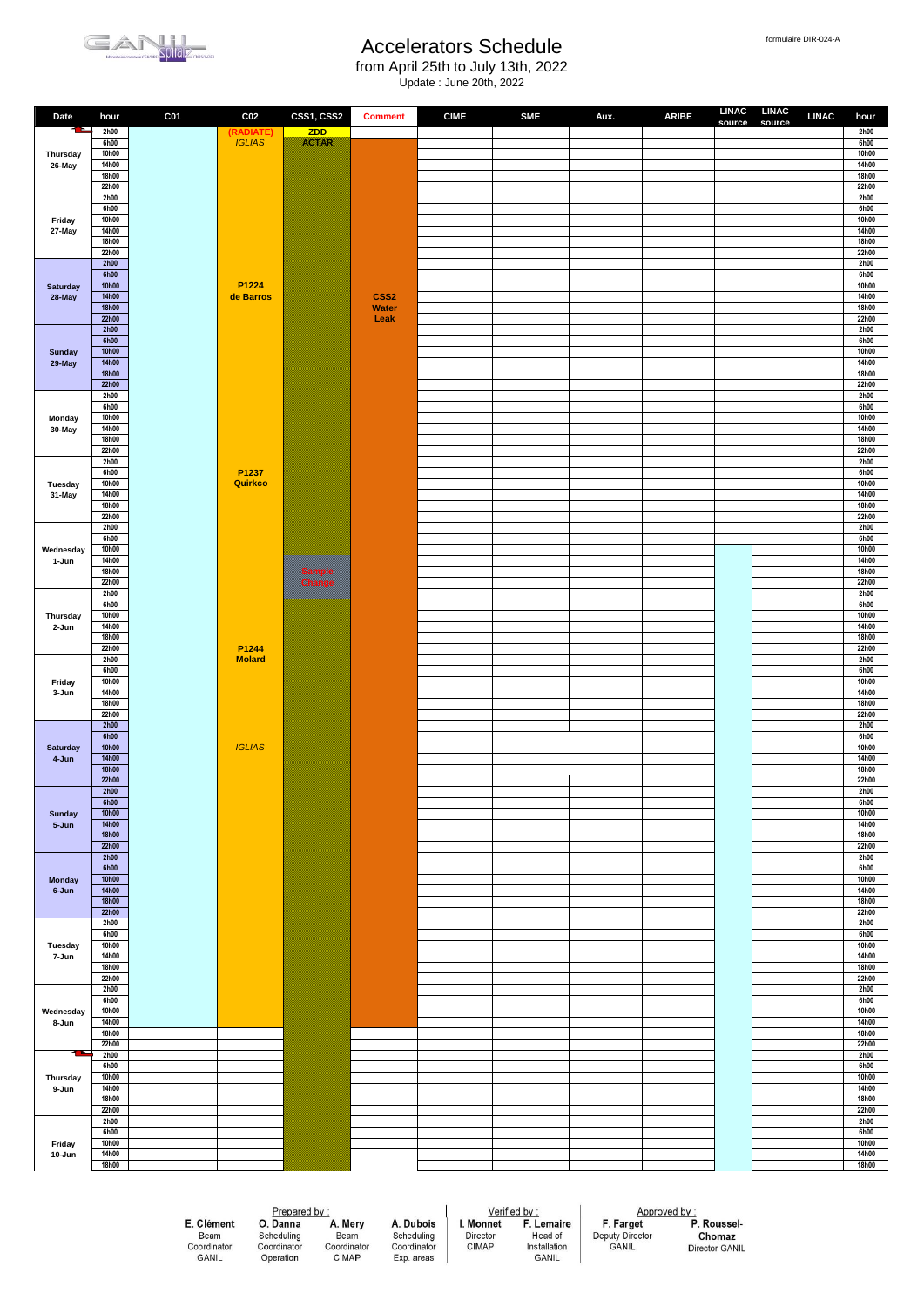

from April 25th to July 13th, 2022

Update : June 20th, 2022

| Date                          | hour                  | C <sub>01</sub>     | C <sub>02</sub>               | CSS1, CSS2                           | <b>Comment</b>            | <b>CIME</b>       | <b>SME</b>              | Aux.                     | <b>ARIBE</b> | source         | LINAC LINAC<br>source | <b>LINAC</b> | hour           |
|-------------------------------|-----------------------|---------------------|-------------------------------|--------------------------------------|---------------------------|-------------------|-------------------------|--------------------------|--------------|----------------|-----------------------|--------------|----------------|
|                               | 22h00<br>2h00         |                     |                               |                                      | 2 UT cut                  |                   |                         |                          |              |                |                       |              | 22h00<br>2h00  |
|                               | 6h00<br><b>10h00</b>  |                     |                               |                                      |                           |                   |                         |                          |              |                |                       |              | 6h00           |
| <b>Saturday</b><br>$11 - Jun$ | 14h00                 |                     |                               |                                      |                           |                   |                         |                          |              |                |                       |              | 10h00<br>14h00 |
|                               | <b>18h00</b><br>22h00 |                     |                               |                                      |                           |                   |                         |                          |              |                |                       |              | 18h00<br>22h00 |
|                               | 2h00                  |                     |                               |                                      |                           |                   |                         |                          |              |                |                       |              | 2h00           |
| <b>Sunday</b>                 | 6h00<br><b>10h00</b>  |                     |                               |                                      |                           |                   |                         |                          |              |                |                       |              | 6h00<br>10h00  |
| 12-Jun                        | 14h00                 |                     |                               |                                      |                           |                   |                         |                          |              |                |                       |              | 14h00          |
|                               | <b>18h00</b><br>22h00 |                     |                               |                                      |                           |                   |                         |                          |              |                |                       |              | 18h00<br>22h00 |
|                               | 2h00                  |                     |                               |                                      |                           |                   |                         |                          |              |                |                       |              | 2h00           |
| Monday                        | 6h00<br>10h00         |                     |                               |                                      |                           |                   |                         |                          |              |                |                       |              | 6h00<br>10h00  |
| 13-Jun                        | 14h00                 |                     |                               |                                      |                           |                   |                         |                          |              |                |                       |              | 14h00          |
|                               | 18h00<br>22h00        |                     | Tuning ECR<br>$^{12}C^{4+}$   |                                      |                           |                   |                         |                          |              |                |                       |              | 18h00<br>22h00 |
|                               | 2h00<br>6h00          |                     |                               |                                      |                           |                   |                         |                          |              |                |                       |              | 2h00<br>6h00   |
| Tuesday                       | 10h00                 |                     |                               |                                      |                           |                   |                         |                          |              |                |                       |              | 10h00          |
| 14-Jun                        | 14h00<br>18h00        |                     | <b>Tuning CO</b>              | 48Ca <sup>10/18/19</sup><br>60 MeV/A |                           |                   |                         |                          |              |                |                       |              | 14h00<br>18h00 |
|                               | 22h00                 |                     | $12C^{4+}$                    | CSS1+CSS2                            |                           |                   |                         |                          |              |                |                       |              | 22h00          |
|                               | 2h00<br>6h00          |                     |                               |                                      |                           |                   |                         |                          |              |                |                       |              | 2h00<br>6h00   |
| Wednesday                     | 10h00                 |                     | <b>EM121</b>                  |                                      |                           |                   |                         |                          |              |                |                       |              | 10h00          |
| 15-Jun                        | 14h00<br>18h00        |                     | (C12)<br>1,0 MeV/A)           |                                      |                           |                   |                         |                          |              |                |                       |              | 14h00<br>18h00 |
|                               | 22h00                 |                     | <b>L1CF23</b>                 |                                      |                           |                   | <b>Test P1230</b>       |                          |              |                |                       |              | 22h00          |
|                               | 2h00<br>6h00          |                     |                               |                                      |                           |                   | (V. Vizcaino)           |                          |              |                |                       |              | 2h00<br>6h00   |
| Thursday                      | 10h00                 |                     | <b>EM121</b>                  |                                      |                           |                   | 6 UT                    |                          |              |                |                       |              | 10h00          |
| 16-Jun                        | 14h00<br>18h00        |                     | (C12)<br>1,0 MeV/A)           |                                      |                           |                   |                         |                          |              |                |                       |              | 14h00<br>18h00 |
|                               | 22h00                 |                     |                               |                                      |                           |                   |                         |                          |              |                |                       |              | 22h00          |
|                               | 2h00<br>6h00          |                     | <b>IRRSUD</b>                 |                                      |                           |                   |                         |                          |              |                |                       |              | 2h00<br>6h00   |
| Friday                        | 10h00                 |                     |                               |                                      |                           |                   |                         |                          |              |                |                       |              | 10h00          |
| 17-Jun                        | 14h00<br>18h00        |                     |                               | E823_21<br>S. Grevy                  |                           |                   |                         |                          |              |                |                       |              | 14h00<br>18h00 |
|                               | 22h00                 |                     |                               | 39,5 UT                              |                           |                   |                         |                          |              | <b>Test</b>    |                       |              | 22h00          |
|                               | 2h00<br>6h00          |                     | Tuning ECR<br>$^{56}Fe^{10+}$ | D <sub>6</sub>                       |                           |                   |                         |                          |              | mainte         |                       |              | 2h00<br>6h00   |
| <b>Saturday</b>               | <b>10h00</b>          |                     |                               | <b>Filtre de Wien</b>                |                           |                   |                         |                          |              | nance<br>en    |                       |              | 10h00          |
| 18-Jun                        | 14h00<br>18h00        |                     | 6UT                           | <b>CLIM</b><br><b>PARIS</b>          |                           |                   |                         |                          |              | Proton         |                       |              | 14h00<br>18h00 |
|                               | 22h00<br>2h00         |                     |                               | <b>EXOGAM</b><br><b>ZDD</b>          |                           |                   |                         |                          |              |                |                       |              | 22h00<br>2h00  |
|                               | 6h00                  |                     |                               | <b>ACTAR</b>                         |                           |                   |                         |                          |              |                |                       |              | 6h00           |
| <b>Sunday</b>                 | <b>10h00</b><br>14h00 |                     |                               |                                      |                           |                   |                         |                          |              |                |                       |              | 10h00<br>14h00 |
| 19-Jun                        | <b>18h00</b>          |                     |                               |                                      |                           |                   |                         |                          |              |                |                       |              | 18h00          |
|                               | 22h00<br>2h00         |                     |                               |                                      |                           |                   |                         |                          |              |                |                       |              | 22h00<br>2h00  |
|                               | 6h00                  |                     |                               |                                      |                           |                   |                         |                          |              |                |                       |              | 6h00           |
| Monday<br>20-Jun              | 10h00<br>14h00        |                     | <b>Tuning CO</b>              |                                      |                           |                   |                         |                          |              |                |                       |              | 10h00<br>14h00 |
|                               | 18h00                 |                     | $56Fe$ <sup>10+</sup>         |                                      |                           |                   | <b>Test P1230</b>       |                          |              |                |                       |              | 18h00          |
|                               | 22h00<br>2h00         |                     | 0.7MeV/A                      |                                      |                           |                   | (V. Vizcaino)           |                          |              |                |                       |              | 22h00<br>2h00  |
|                               | 6h00                  |                     | <b>IRRSUD</b>                 |                                      |                           |                   | 6 UT                    |                          |              |                |                       |              | 6h00           |
| Tuesday<br>21-Jun             | 10h00<br>14h00        |                     |                               |                                      |                           |                   |                         |                          |              |                |                       |              | 10h00<br>14h00 |
|                               | 18h00                 |                     | 19,5 UT                       |                                      |                           |                   |                         |                          |              |                |                       |              | 18h00          |
|                               | 22h00<br>2h00         |                     |                               |                                      |                           |                   |                         |                          |              |                |                       |              | 22h00<br>2h00  |
|                               | 6h00                  |                     | P1216                         |                                      |                           |                   |                         |                          |              |                |                       |              | 6h00           |
| Wednesday<br>22-Jun           | 10h00<br>14h00        |                     | P1245<br><b>Dartois</b>       |                                      |                           |                   |                         |                          |              |                |                       |              | 10h00<br>14h00 |
|                               | 18h00<br>22h00        |                     | <b>IGLIAS</b>                 |                                      |                           |                   |                         |                          |              |                |                       |              | 18h00<br>22h00 |
|                               | 2h00                  |                     |                               |                                      |                           |                   |                         |                          |              |                |                       |              | 2h00           |
| Thursday                      | 6h00<br>10h00         |                     |                               |                                      |                           |                   |                         |                          |              |                |                       |              | 6h00<br>10h00  |
| 23-Jun                        | 14h00                 |                     |                               |                                      |                           |                   |                         |                          |              |                |                       |              | 14h00          |
|                               | 18h00<br>22h00        |                     |                               |                                      |                           |                   |                         |                          |              |                |                       |              | 18h00<br>22h00 |
|                               | 2h00                  |                     |                               |                                      |                           |                   |                         |                          |              |                |                       |              | 2h00           |
| Friday                        | 6h00<br>10h00         |                     |                               |                                      |                           |                   |                         |                          |              |                |                       |              | 6h00<br>10h00  |
| 24-Jun                        | 14h00                 |                     |                               |                                      |                           |                   |                         |                          |              |                |                       |              | 14h00          |
|                               | 18h00<br>22h00        |                     |                               |                                      |                           |                   |                         |                          |              |                |                       |              | 18h00<br>22h00 |
|                               | 2h00                  |                     |                               |                                      |                           |                   |                         |                          |              |                |                       |              | 2h00           |
| <b>Saturday</b>               | 6h00<br><b>10h00</b>  |                     |                               |                                      |                           |                   |                         |                          |              |                |                       |              | 6h00<br>10h00  |
| $25 - Jun$                    | 14h00                 |                     |                               |                                      |                           |                   |                         |                          |              |                |                       |              | 14h00          |
|                               | <b>18h00</b><br>22h00 |                     |                               |                                      |                           |                   | P1156                   |                          |              |                |                       |              | 18h00<br>22h00 |
|                               | 2h00<br>6h00          |                     |                               |                                      |                           |                   | (M. Raine)              |                          |              |                |                       |              | 2h00<br>6h00   |
| <b>Sunday</b>                 | <b>10h00</b>          |                     |                               |                                      |                           |                   |                         |                          |              |                |                       |              | 10h00          |
| 26-Jun                        | <b>14h00</b>          |                     |                               |                                      |                           |                   |                         |                          |              |                |                       |              | 14h00          |
|                               |                       |                     |                               |                                      |                           |                   |                         |                          |              |                |                       |              |                |
|                               |                       |                     |                               | Prepared by:                         |                           |                   | Verified by:            |                          | Approved by: |                |                       |              |                |
|                               |                       | E. Clément          | O. Danna                      | A. Mery                              | A. Dubois                 | I. Monnet         | F. Lemaire              | F. Farget                |              | P. Roussel-    |                       |              |                |
|                               |                       | Beam<br>Coordinator | Scheduling<br>Coordinator     | Beam<br>Coordinator                  | Scheduling<br>Coordinator | Director<br>CIMAP | Head of<br>Installation | Deputy Director<br>GANIL |              | Chomaz         |                       |              |                |
|                               |                       | GANIL               | Operation                     | <b>CIMAP</b>                         | Exp. areas                |                   | <b>GANIL</b>            |                          |              | Director GANIL |                       |              |                |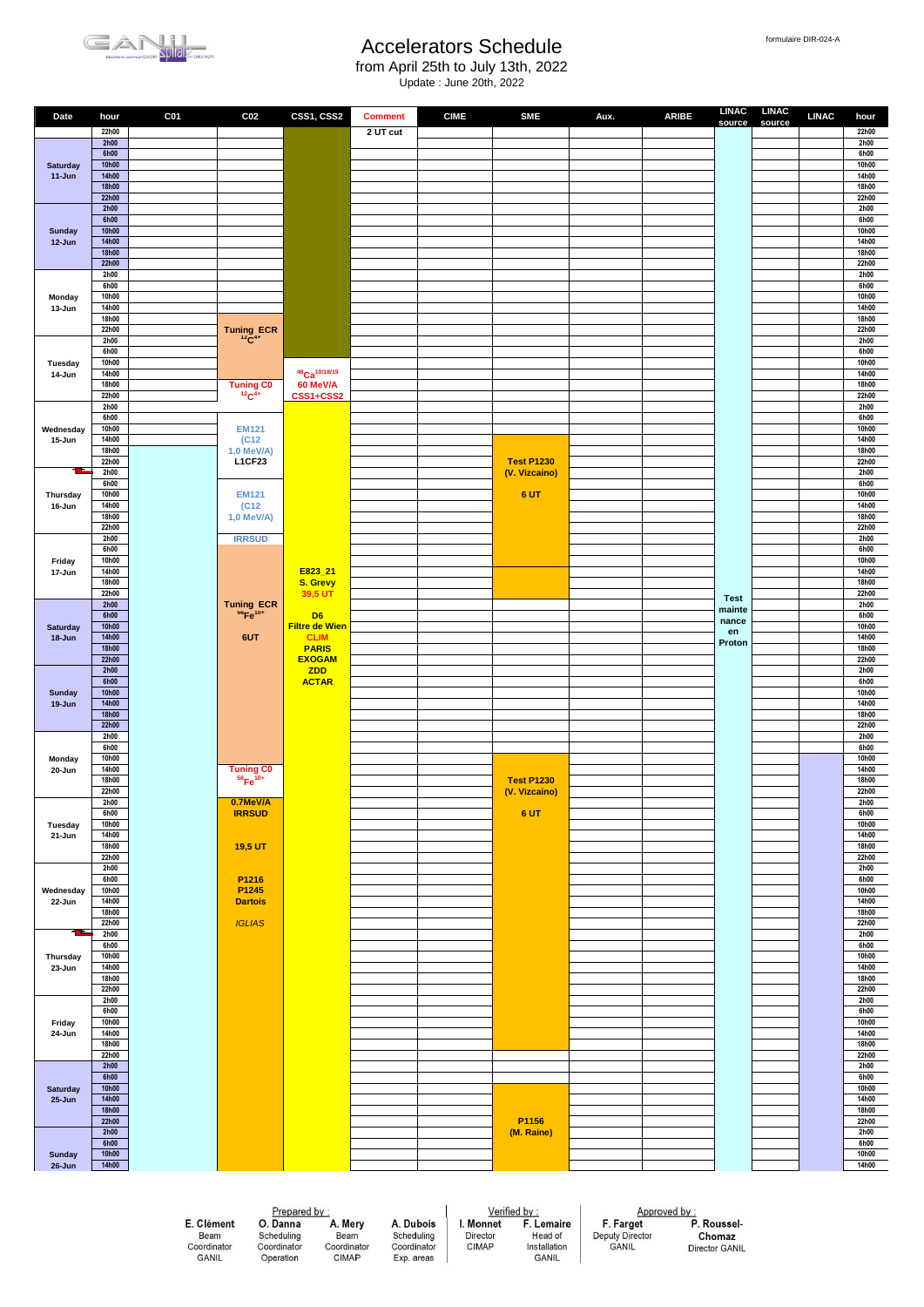

from April 25th to July 13th, 2022 Update : June 20th, 2022

| Date                       | hour                  | C <sub>01</sub>                                                                        | C <sub>02</sub>                      | CSS1, CSS2                         | <b>Comment</b>          | <b>CIME</b> | <b>SME</b>             | Aux. | <b>ARIBE</b> | <b>LINAC</b> | <b>LINAC</b> | <b>LINAC</b>            | hour           |
|----------------------------|-----------------------|----------------------------------------------------------------------------------------|--------------------------------------|------------------------------------|-------------------------|-------------|------------------------|------|--------------|--------------|--------------|-------------------------|----------------|
|                            | <b>18h00</b>          |                                                                                        |                                      |                                    |                         |             | 8,5 UT                 |      |              | source       | source       |                         | 18h00          |
|                            | 22h00<br>2h00         |                                                                                        |                                      |                                    |                         |             |                        |      |              |              |              |                         | 22h00<br>2h00  |
|                            | <b>6h00</b>           |                                                                                        |                                      |                                    |                         |             |                        |      |              |              |              |                         | 6h00           |
| Monday<br>27-Jun           | 10h00<br>14h00        |                                                                                        | tuning <sup>12</sup> C <sup>4+</sup> |                                    |                         |             |                        |      |              |              |              |                         | 10h00<br>14h00 |
|                            | 18h00                 |                                                                                        | Tuning CO                            |                                    |                         |             |                        |      |              |              |              | <b>Mise EN</b><br>Froid | <b>18h00</b>   |
|                            | 22h00<br>2h00         |                                                                                        |                                      |                                    |                         |             |                        |      |              |              |              | <b>LINAC</b>            | 22h00<br>2h00  |
|                            | <b>6h00</b><br>10h00  |                                                                                        |                                      | $12C^{4/5/6+}$                     |                         |             |                        |      |              |              |              |                         | 6h00<br>10h00  |
| Tuesday<br>28-Jun          | 14h00                 |                                                                                        |                                      | 95MeV/A                            |                         |             |                        |      |              |              |              |                         | 14h00          |
|                            | 18h00<br>22h00        |                                                                                        |                                      |                                    |                         |             |                        |      |              |              |              |                         | 18h00<br>22h00 |
|                            | 2h00                  |                                                                                        |                                      | interdisc.                         | <b>LISE</b>             |             |                        |      |              |              |              |                         | 2h00           |
| Wednesday                  | 6h00<br>10h00         |                                                                                        |                                      | D <sub>1</sub><br>Radiobiology     | <b>Target</b><br>Change |             |                        |      |              |              |              |                         | 6h00<br>10h00  |
| 29-Jun                     | 14h00                 |                                                                                        |                                      |                                    |                         |             |                        |      |              |              |              |                         | 14h00          |
|                            | 18h00<br>22h00        | <b>Chamber change</b>                                                                  |                                      | 8 UT                               |                         |             |                        |      |              |              |              |                         | 18h00<br>22h00 |
|                            | 2h00<br>6h00          | <b>OutGazing</b>                                                                       |                                      | P1243                              |                         |             |                        |      |              |              |              |                         | 2h00<br>6h00   |
| Thursday                   | 10h00                 |                                                                                        |                                      | P <sub>1283</sub>                  |                         |             |                        |      |              |              |              |                         | 10h00          |
| 30-Jun                     | 14h00<br>18h00        |                                                                                        |                                      | P1292<br>P <sub>1299</sub>         |                         |             |                        |      |              |              |              |                         | 14h00<br>18h00 |
|                            | 22h00                 |                                                                                        |                                      | P1304                              |                         |             |                        |      |              |              |              |                         | 22h00          |
|                            | 2h00<br>6h00          |                                                                                        |                                      |                                    |                         |             |                        |      |              |              |              |                         | 2h00<br>6h00   |
| Friday                     | 10h00                 |                                                                                        |                                      |                                    |                         |             |                        |      |              |              |              |                         | 10h00          |
| 1-Jul                      | 14h00<br>18h00        |                                                                                        |                                      |                                    |                         |             |                        |      |              |              |              |                         | 14h00<br>18h00 |
|                            | 22h00<br>2h00         | $\begin{array}{ll}\text{Tuning} & \text{ECR} \\ \text{^{36}S}^{\text{8+}} \end{array}$ |                                      |                                    |                         |             |                        |      |              |              |              |                         | 22h00<br>2h00  |
|                            | 6h00                  |                                                                                        |                                      |                                    |                         |             |                        |      |              |              |              |                         | 6h00           |
| Saturday<br>$2-Jul$        | 10h00<br><b>14h00</b> | 3,5 UT                                                                                 |                                      |                                    |                         |             |                        |      |              |              |              |                         | 10h00<br>14h00 |
|                            | <b>18h00</b>          | Tuning CO $36_58+$                                                                     |                                      |                                    |                         |             |                        |      |              |              |              |                         | 18h00          |
|                            | 22h00<br>2h00         |                                                                                        |                                      | 36 S8/15/16+<br>77.5 MeV/A         |                         |             |                        |      |              |              |              |                         | 22h00<br>2h00  |
|                            | <b>6h00</b>           |                                                                                        |                                      | 1uAe                               |                         |             |                        |      |              |              |              |                         | 6h00           |
| <b>Sunday</b><br>$3 -$ Jul | 10h00<br>14h00        |                                                                                        |                                      | CSS1+CSS2                          |                         |             |                        |      |              |              |              |                         | 10h00<br>14h00 |
|                            | <b>18h00</b>          |                                                                                        |                                      | E798_19                            |                         |             |                        |      |              |              |              |                         | 18h00          |
|                            | 22h00<br>2h00         |                                                                                        |                                      | R. Lica                            |                         |             |                        |      |              |              |              |                         | 22h00<br>2h00  |
|                            | 6h00<br>10h00         |                                                                                        |                                      | 30 UT<br>D <sub>6</sub>            |                         |             |                        |      |              |              |              |                         | 6h00<br>10h00  |
| Monday<br>4-Jul            | 14h00                 |                                                                                        |                                      | <b>Filtre de Wien</b>              |                         |             |                        |      |              |              |              |                         | 14h00          |
|                            | 18h00<br>22h00        |                                                                                        |                                      | <b>Mode Normal</b><br><b>PARIS</b> |                         |             |                        |      |              |              |              |                         | 18h00<br>22h00 |
|                            | 2h00                  |                                                                                        |                                      | <b>EXOGAM</b>                      |                         |             |                        |      |              |              |              |                         | 2h00           |
| Tuesday                    | 6h00<br>10h00         |                                                                                        |                                      | <b>DSSD</b><br>ZDD                 |                         |             |                        |      |              |              |              |                         | 6h00<br>10h00  |
| 5-Jul                      | 14h00                 |                                                                                        |                                      | <b>ACTAR</b>                       |                         |             |                        |      |              |              |              |                         | 14h00          |
|                            | 18h00<br>22h00        |                                                                                        |                                      |                                    |                         |             | P1160                  |      |              |              |              |                         | 18h00<br>22h00 |
|                            | 2h00<br>6h00          |                                                                                        |                                      |                                    |                         |             | (T. Kusumoto)          |      |              |              |              |                         | 2h00<br>6h00   |
| Wednesday                  | 10h00                 |                                                                                        |                                      |                                    |                         |             |                        |      |              |              |              |                         | 10h00          |
| 6-Jul                      | 14h00<br>18h00        |                                                                                        |                                      |                                    |                         |             | <b>12 UT</b>           |      |              |              |              |                         | 14h00<br>18h00 |
| œ                          | 22h00                 |                                                                                        |                                      |                                    |                         |             |                        |      |              |              |              |                         | 22h00          |
|                            | 2h00<br>6h00          |                                                                                        |                                      |                                    |                         |             |                        |      |              |              |              |                         | 2h00<br>6h00   |
| Thursday                   | 10h00<br>14h00        |                                                                                        |                                      |                                    |                         |             |                        |      |              |              |              |                         | 10h00<br>14h00 |
| 7-Jul                      | 18h00                 |                                                                                        |                                      |                                    |                         |             |                        |      |              |              |              |                         | 18h00          |
|                            | 22h00<br>2h00         |                                                                                        |                                      |                                    |                         |             |                        |      |              |              |              |                         | 22h00<br>2h00  |
|                            | 6h00                  |                                                                                        |                                      |                                    |                         |             |                        |      |              |              |              |                         | 6h00           |
| Friday<br>8-Jul            | 10h00<br>14h00        |                                                                                        |                                      |                                    |                         |             | P1264<br>(T. Kusumoto) |      |              |              |              |                         | 10h00<br>14h00 |
|                            | 18h00                 |                                                                                        |                                      |                                    |                         |             | 2 <sub>UT</sub>        |      |              |              |              |                         | 18h00          |
|                            | 22h00<br>2h00         |                                                                                        |                                      |                                    |                         |             | <b>RADIATE</b>         |      |              |              |              |                         | 22h00<br>2h00  |
| <b>Saturday</b>            | <b>6h00</b><br>10h00  |                                                                                        |                                      |                                    |                         |             |                        |      |              |              |              |                         | 6h00<br>10h00  |
| $9 -$ Jul                  | 14h00                 |                                                                                        |                                      |                                    |                         |             |                        |      |              |              |              |                         | 14h00          |
|                            | 18h00<br>22h00        |                                                                                        |                                      |                                    |                         |             |                        |      |              |              |              |                         | 18h00<br>22h00 |
|                            | 2h00                  |                                                                                        |                                      |                                    |                         |             |                        |      |              |              |              |                         | 2h00           |
| <b>Sunday</b>              | <b>6h00</b><br>10h00  |                                                                                        |                                      |                                    |                         |             |                        |      |              |              |              |                         | 6h00<br>10h00  |
| $10 -$ Jul                 | 14h00<br><b>18h00</b> |                                                                                        |                                      |                                    |                         |             |                        |      |              |              |              |                         | 14h00<br>18h00 |
|                            | 22h00                 |                                                                                        |                                      |                                    |                         |             |                        |      |              |              |              |                         | 22h00          |
|                            | 2h00<br>6h00          |                                                                                        |                                      |                                    |                         |             |                        |      |              |              |              |                         | 2h00<br>6h00   |
| Monday                     | 10h00                 |                                                                                        |                                      |                                    |                         |             |                        |      |              |              |              |                         | 10h00          |
| 11-Jul                     | 14h00<br>18h00        |                                                                                        |                                      |                                    |                         |             |                        |      |              |              |              |                         | 14h00<br>18h00 |
|                            | 22h00                 |                                                                                        |                                      |                                    |                         |             |                        |      |              |              |              |                         | 22h00          |
|                            | 2h00<br>6h00          |                                                                                        |                                      |                                    |                         |             |                        |      |              |              |              |                         | 2h00<br>6h00   |
| Tuesday                    | 10h00                 |                                                                                        |                                      |                                    |                         |             |                        |      |              |              |              |                         | 10h00          |
|                            |                       |                                                                                        |                                      |                                    |                         |             |                        |      |              |              |              |                         |                |

E. Clément E. Ordinator<br>Beam<br>Coordinator<br>GANIL

Prepared by :<br> **O. Danna**<br>
Scheduling<br>
Coordinator C Operation

A. Mery A. Dubois Beam<br>Coordinator<br>CIMAP Scheduling<br>Coordinator Exp. areas  $Verified by :  
I. Monnet F. Lemaire$ </u> Director<br>CIMAP Head of<br>Installation<br>GANIL

Approved by :<br>
F. Farget P. Roussel-<br>
Deputy Director Chomaz<br>
GANIL Director GANIL